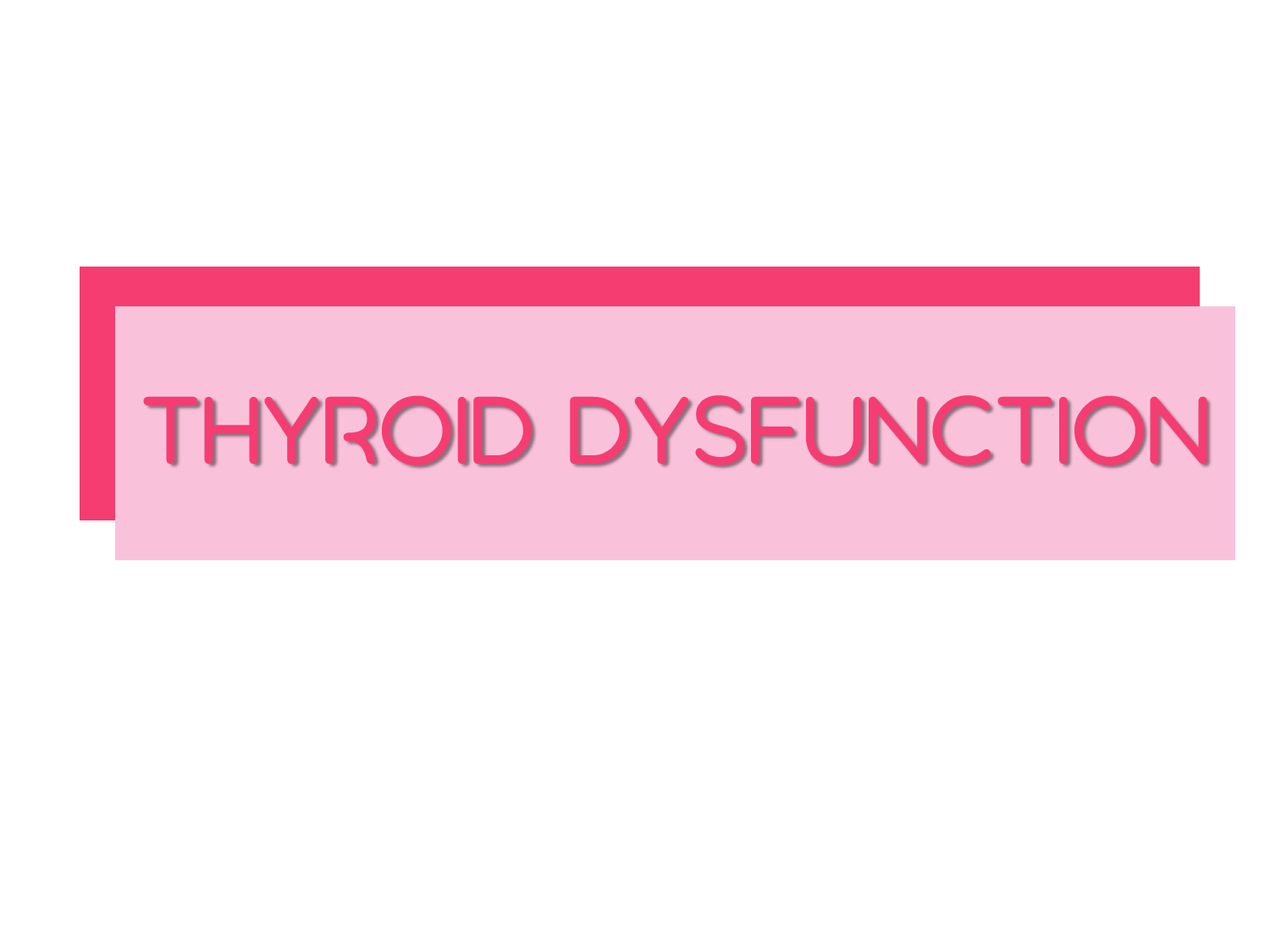

Hyper - or hypo thyroidism can be **1 , 2 , 3**

**Type 1 diabetes** (inability of the pancreas to secrete insulin), Hashimoto's (hypothyroidism) and (hyperthyroidism) are all autoimmune diseases of endocrine gland

30% of type I diabetic females also have thyroid dysfunction, and 20% of type 1 diabetic children have thyroid antibodies

### **Imp test**



### hyperthyroidism

can increase the risk of developing diabetes mellitus and can worsen blood sugar control in a diabetic person

**DIABETES AND THYROID DISORDERS** 

**A** XpertDox





Hypothyroidism can increase the disease in patients with diabetes mellitus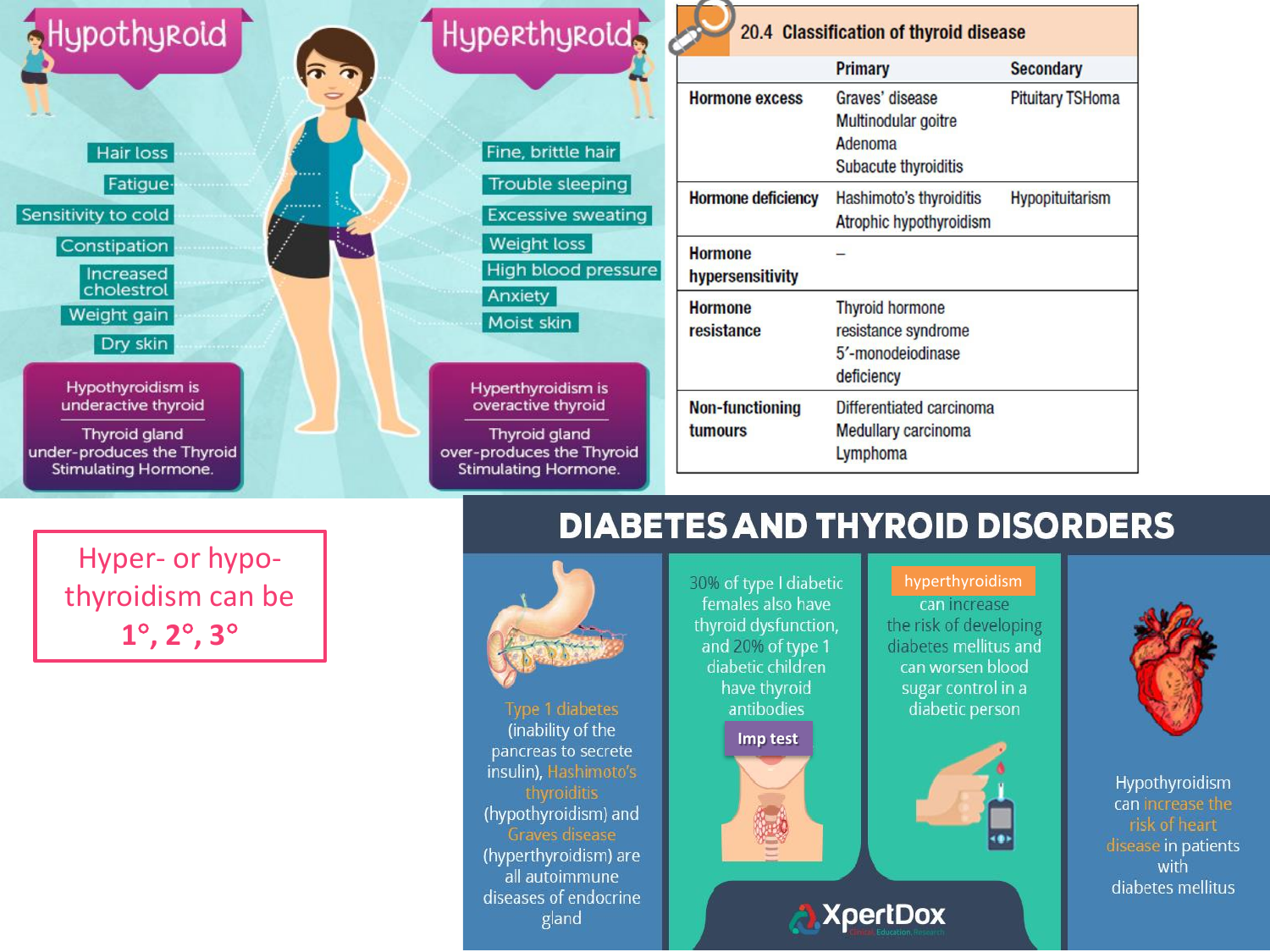

### Sx of Graves' Dz:

Fatigue, finger/hand tremors, weight loss, heat sensitivity, enlargement of thyroid gl.

Some other sx of hyperthyroidism not prev. mentioned: Irritability, restless, oligo-/amenorrhoea (thin & nervous)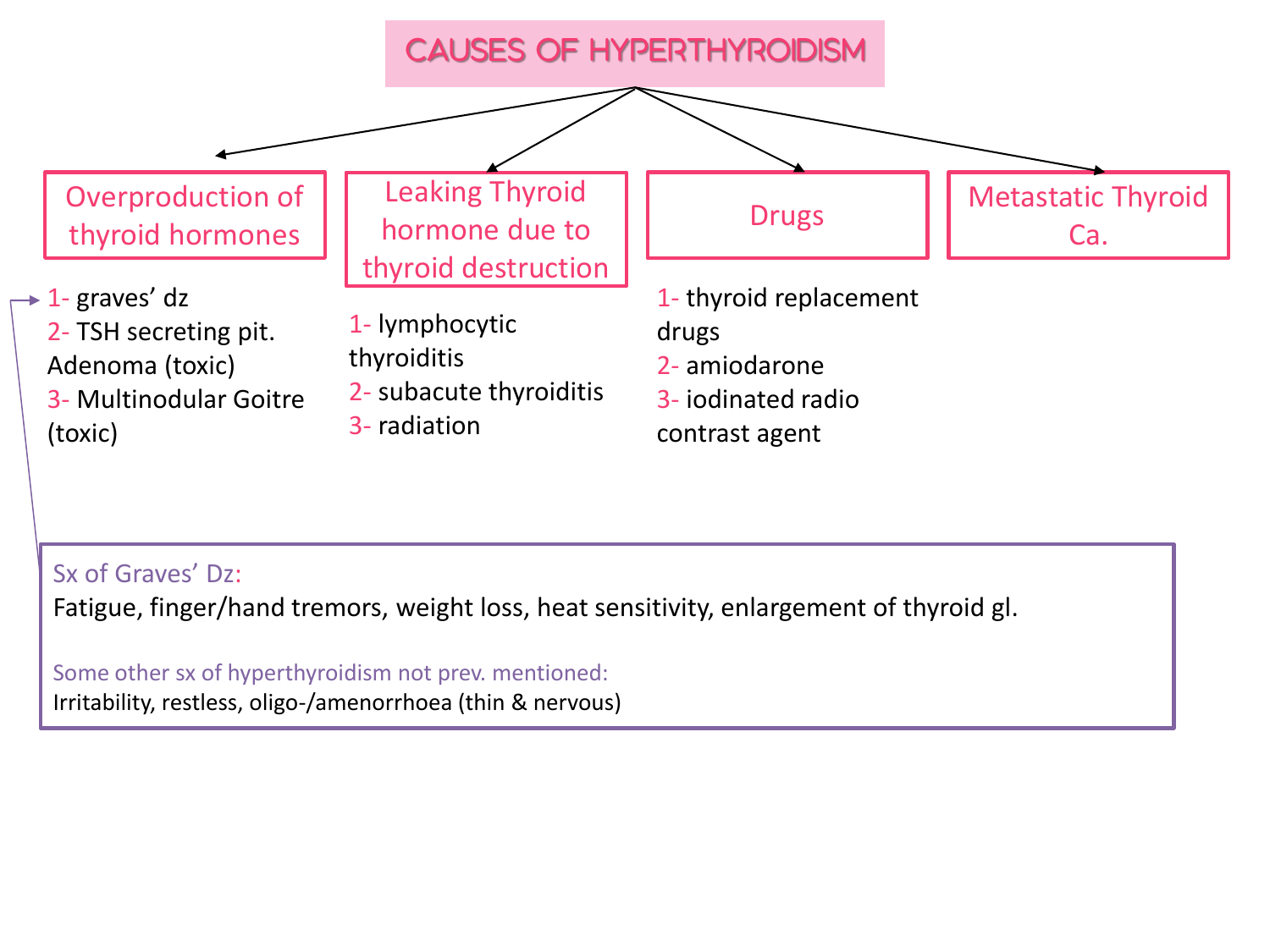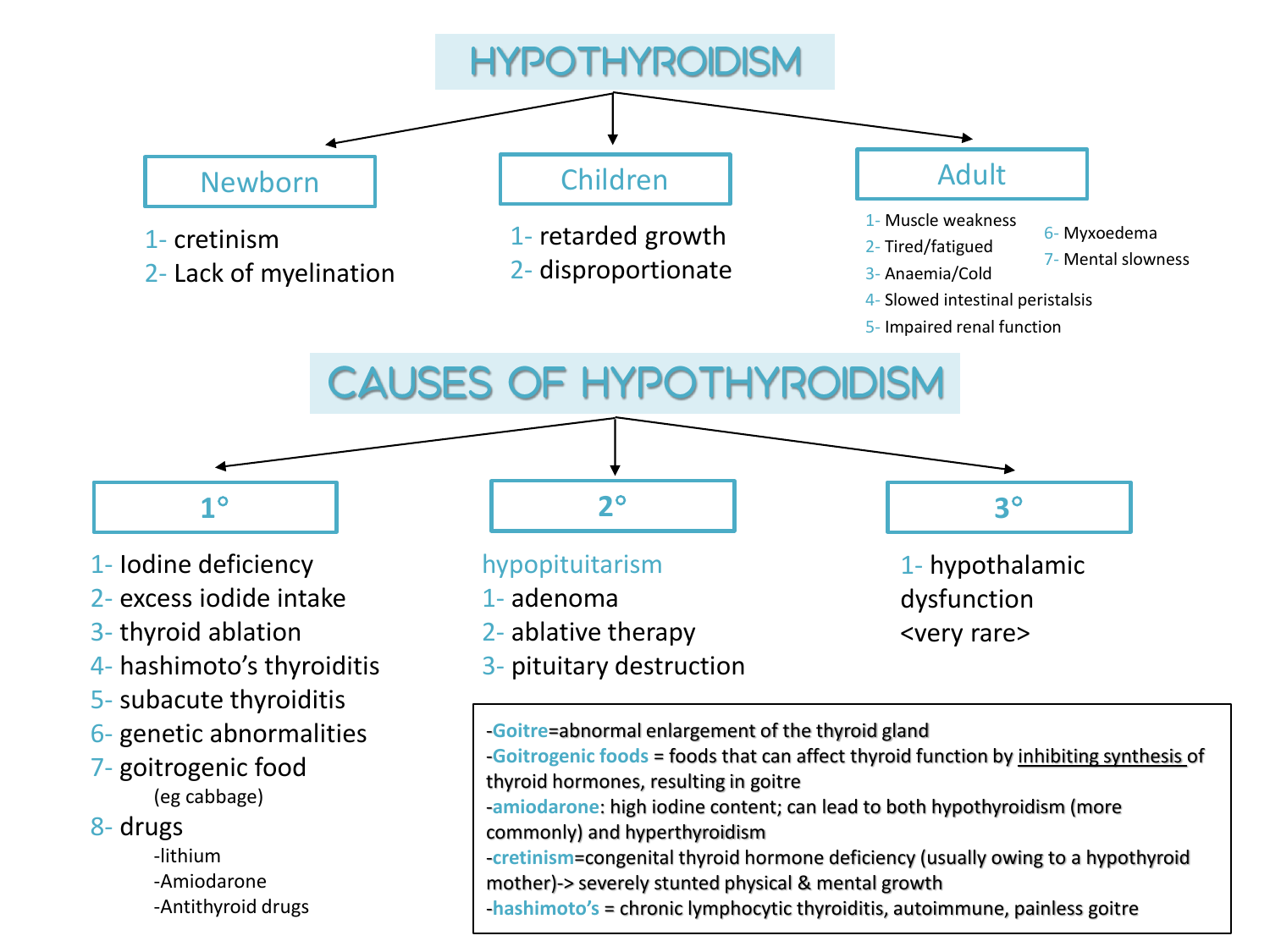# **EUTHYROID SICK SYNDROME**

# **OSMOSIS**

- Non-thyroidal systemic illnesses or Catabolic states (starvation)
	- deficiency of thyroid hormones (T3)  $\rightarrow$  body conserves energy $\rightarrow$  less deiodinease $\rightarrow$  less T3
	- $\phi$  inflamm: II-6/TNF-a/IFN-B  $\rightarrow$  act directly on hypothalamus + pit. Gland  $\rightarrow$  dec TSH T3 T4
- Tx: underlying illness; Recover/eat again  $\rightarrow$  no ESS anymore
- Dx: based on excluding hypothyroidism
- Patient presents and complains of hypothyroid type symptoms
- Levels of Thyroid hormones (free & total), & TSH in **low normal** range.
- May be due to a **5'-deiodinase deficiency**
- Occurs in **acute** and **chronic** illness. (e.g renal failure, liver failure, pancreatic dz)
- Derangements of thyroid hormone levels are due to:
	- alterations in peripheral metabolism of T4
	- binding of T4 to TBG.
	- Fasting or illness  $\rightarrow$  decrease the magnitude of TSH pulsations.
- **Low T4 belays poor prognosis.**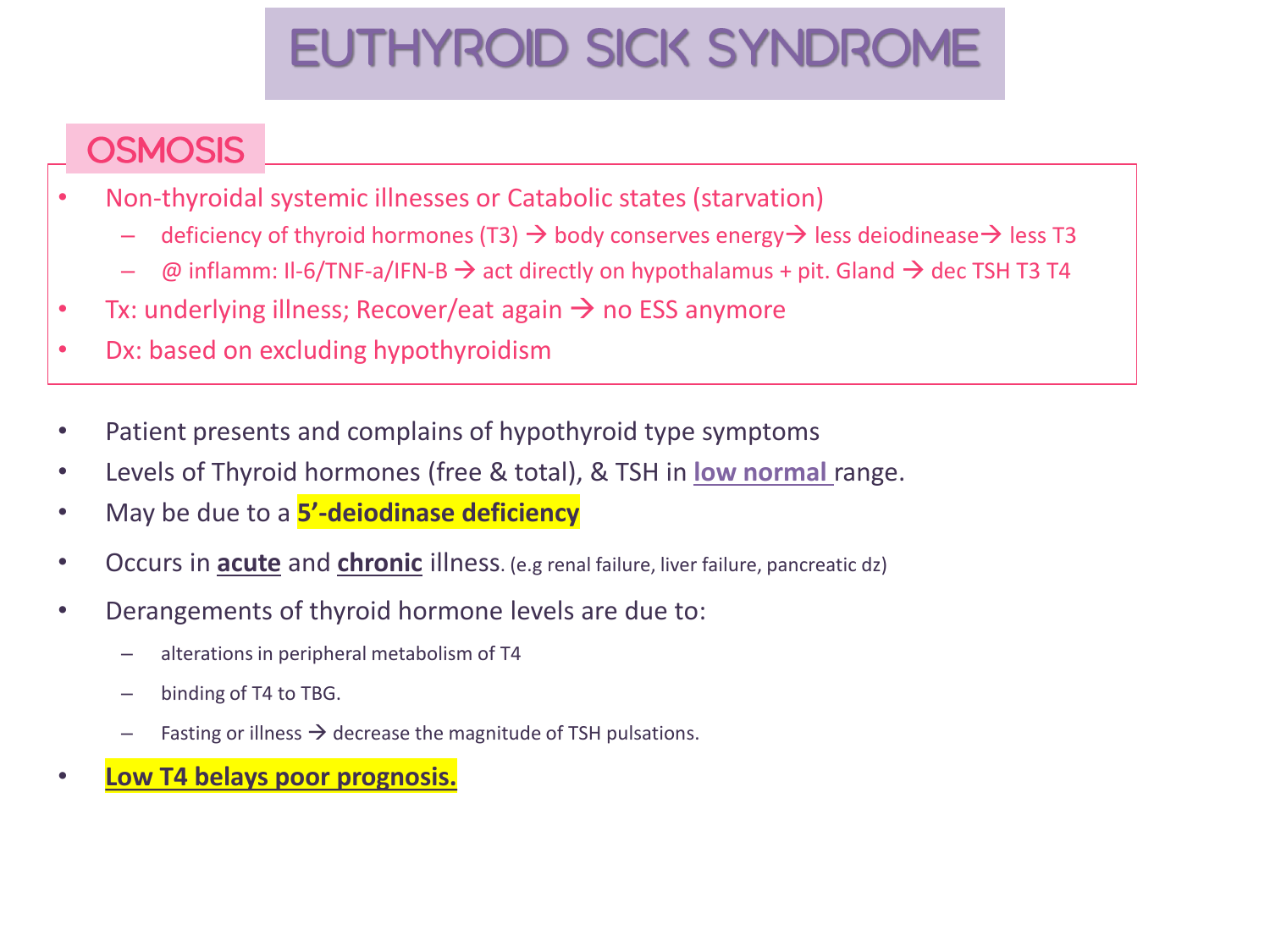| <b>Severity of</b><br><b>Illness</b> | <b>Free T4</b> | <b>Free T3</b>         | <b>Reverse T3</b>               | <b>TSH</b> |
|--------------------------------------|----------------|------------------------|---------------------------------|------------|
| <b>Mild</b>                          | Normal         | Reduced up to<br>50%   | Increased up to<br>twofold      | Normal     |
| <b>Moderate</b>                      | Increased      | Reduced up to<br>90%   | Increased up to<br>several fold | Normal     |
| <b>Severe</b>                        | Reduced        | Almost<br>undetectable | Variable                        | Reduced    |

# **THYROID HORMONE RESISTANCE**

- Mutation of the receptor.
- Characterised by high blood levels of **both** TSH and Thyroid hormones

# **NON-TOXIC GOITRE**

• Iodine deficiency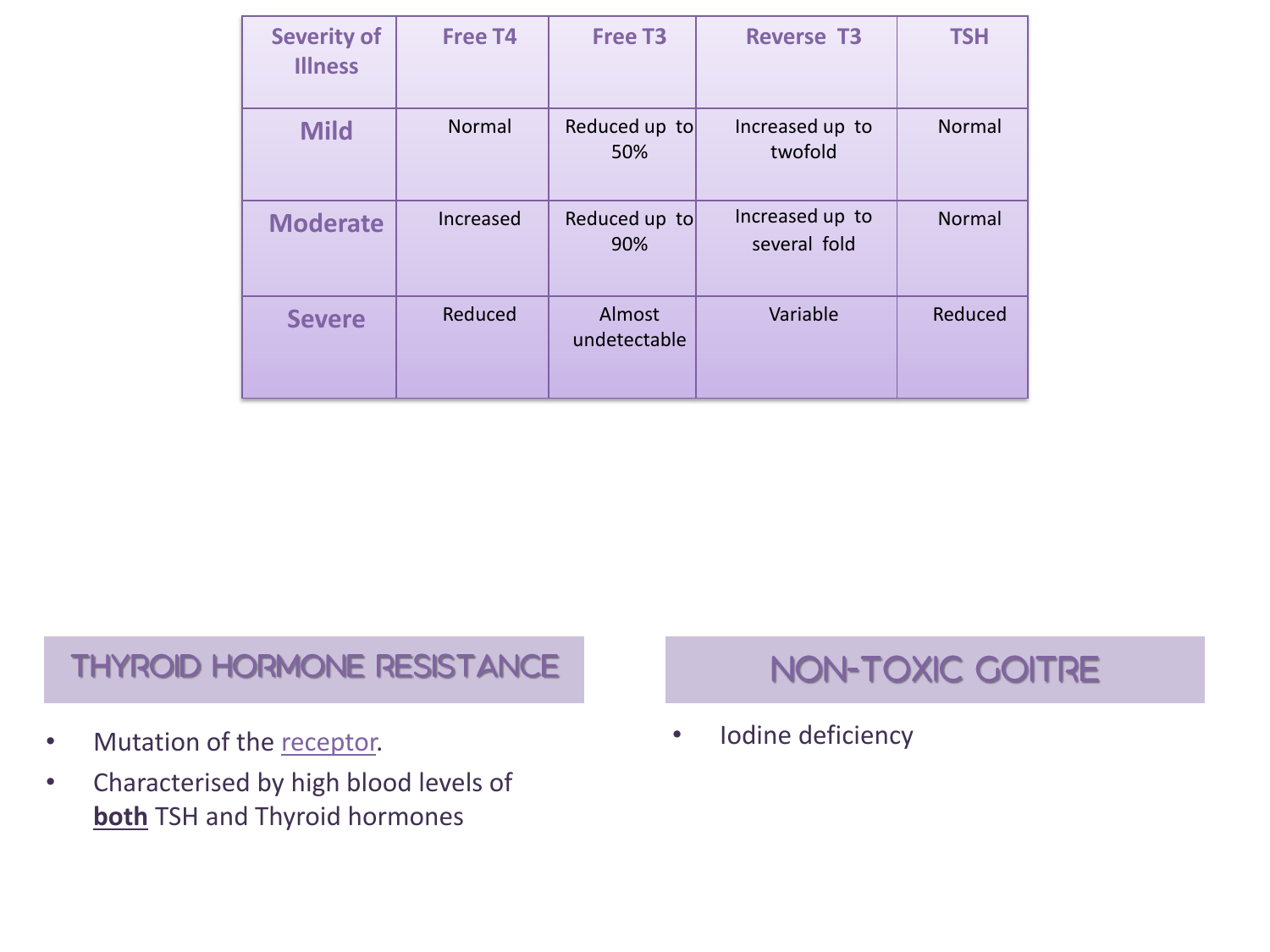

- **Thyroid Profile Total = Total T3 + Total T4 + TSH**  $\leftarrow$  ideal
- Dx mainly by sx due to high \$\$. Detecting lab levels isn't that necessary and it's done mainly to assist the severity of dysfunction & drug dosing.
- Thyroid profile is done to:
	- Diagnose any suspected thyroid dz
	- Monitor tx in patients w/ thyroid dz
	- To investigate a cause of infertility
- What tests do:
	- Measure conc of products by thyroid gl.
		- Free T4, Total serum T4, free T4 index, serum T3 resin uptake, total serum T3
	- Evaluate integrity of HPT axis
		- TSH, TRH
	- Assess inherent thyroid fx
		- Radioactive iodine uptake
	- Detect Ab to thyroid tiss.
- Measurement of FT4-> DED (direct equilibrium dialysis)
- T3 resin uptake is Never used alone for dx. Used only to calculate FT4 index
- TRH test is performed by drawing baseline serum TSH & administer approx. 200-400 ug of TRH IV over 30-60 sec, then TSH conc. Drawn at 30-60 mins.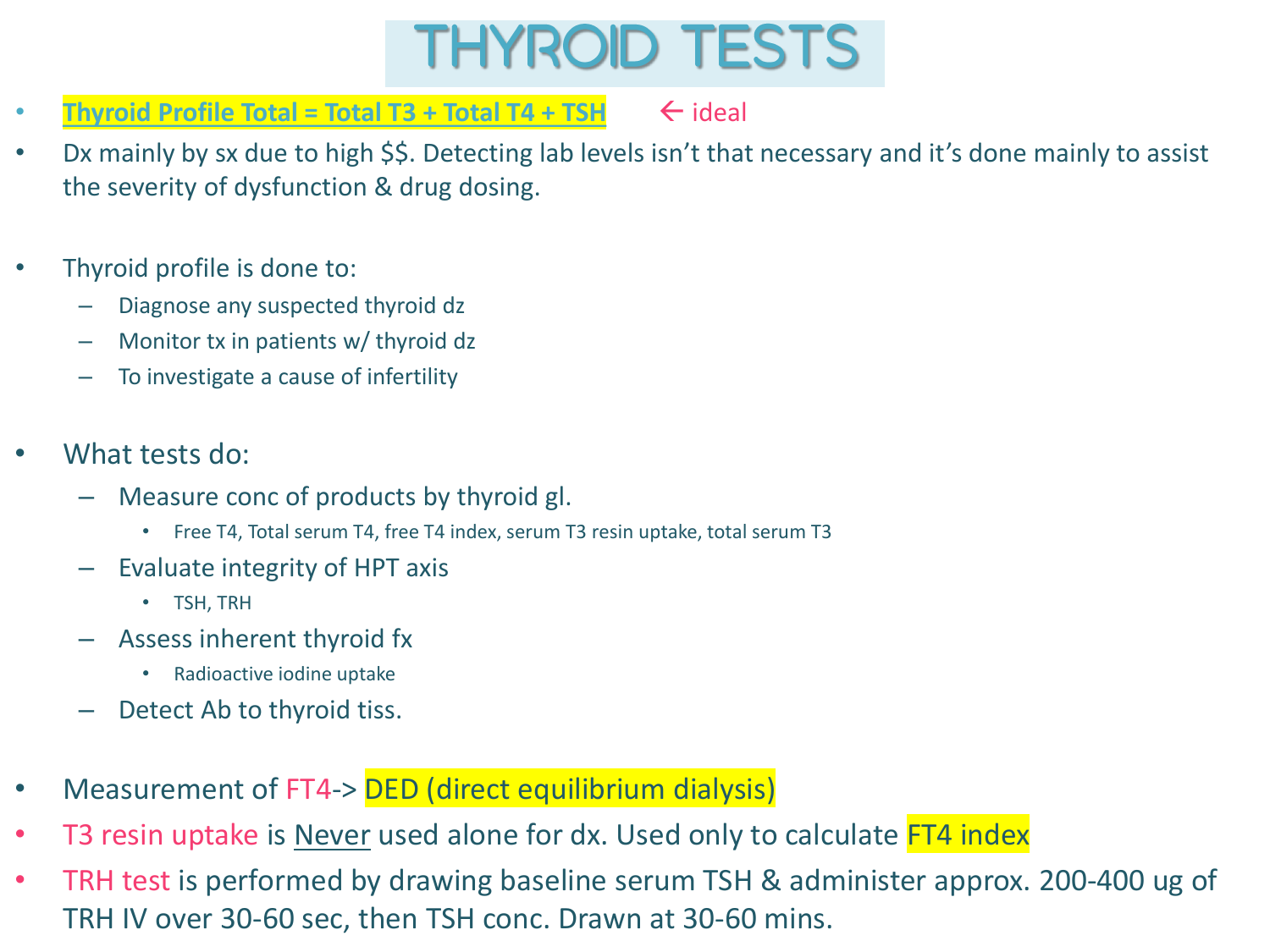|                                                                       | <b>Reference Range</b>          | <b>Measures</b>                                                                                | Increased                                                                                               | <b>Decreased</b>                                                                                                   |
|-----------------------------------------------------------------------|---------------------------------|------------------------------------------------------------------------------------------------|---------------------------------------------------------------------------------------------------------|--------------------------------------------------------------------------------------------------------------------|
| Free T4                                                               | $0.8 - 2.7$ ng/dl               | Unbound fraction of T4                                                                         | 个free T4 & <0.01 TSH:<br>non-pit. hyperthyroidism                                                       | ↓ free T4 & 个TSH:<br>1° hypothyroidism                                                                             |
| <b>Total Serum T4</b>                                                 | $2-12$ ug/dl                    | Bound + free T4                                                                                | Hyperthyroidism/个[TBP]                                                                                  | Hypothyroidism/↓[TBP<br>]/non-thyroid illness<br>(e.g DM, liver dz, renal<br>failure, prolonged infection,<br>CVD) |
| <b>Serum T3 Resin</b><br>uptake (thyroid<br>hormone binding<br>ratio) | 25-35%                          | Indirectly estimates # of<br>binding sites on TBPs<br>occupied by T3<br>(high when TBP is low) | Hyperthyroidism                                                                                         | Hypothyroidism                                                                                                     |
| FT4 Index                                                             | $1.2 - 4.2$                     | Total serum T4* T3 resin<br>uptake                                                             | Hyperthyroidism                                                                                         | hypothyroidism                                                                                                     |
| <b>Total Serum T3</b>                                                 | 78-195 ng/dl                    | To detect T3 toxicosis<br>(个T3 & normal T4)                                                    |                                                                                                         |                                                                                                                    |
| <b>TSH</b>                                                            | $0.3 - 5$ mu/L or<br>$\mu$ u/ml | Assess integrity of HPT<br>axis                                                                | >20 mu/L: symptomatic<br>1° hypothyroidism<br>10-20 mu/L: mild<br>symptomatic<br>hypothyroidism         | $< 0.05: 1^{\circ}$<br>hyperthyroidism                                                                             |
| <b>TRH</b>                                                            |                                 | Assess integrity of HPT<br>axis-ability to stim. Pit.                                          | TSH >5 µu over baseline:<br>euthyroid state<br><b>Significant increase rules</b><br>out hyperthyroidism |                                                                                                                    |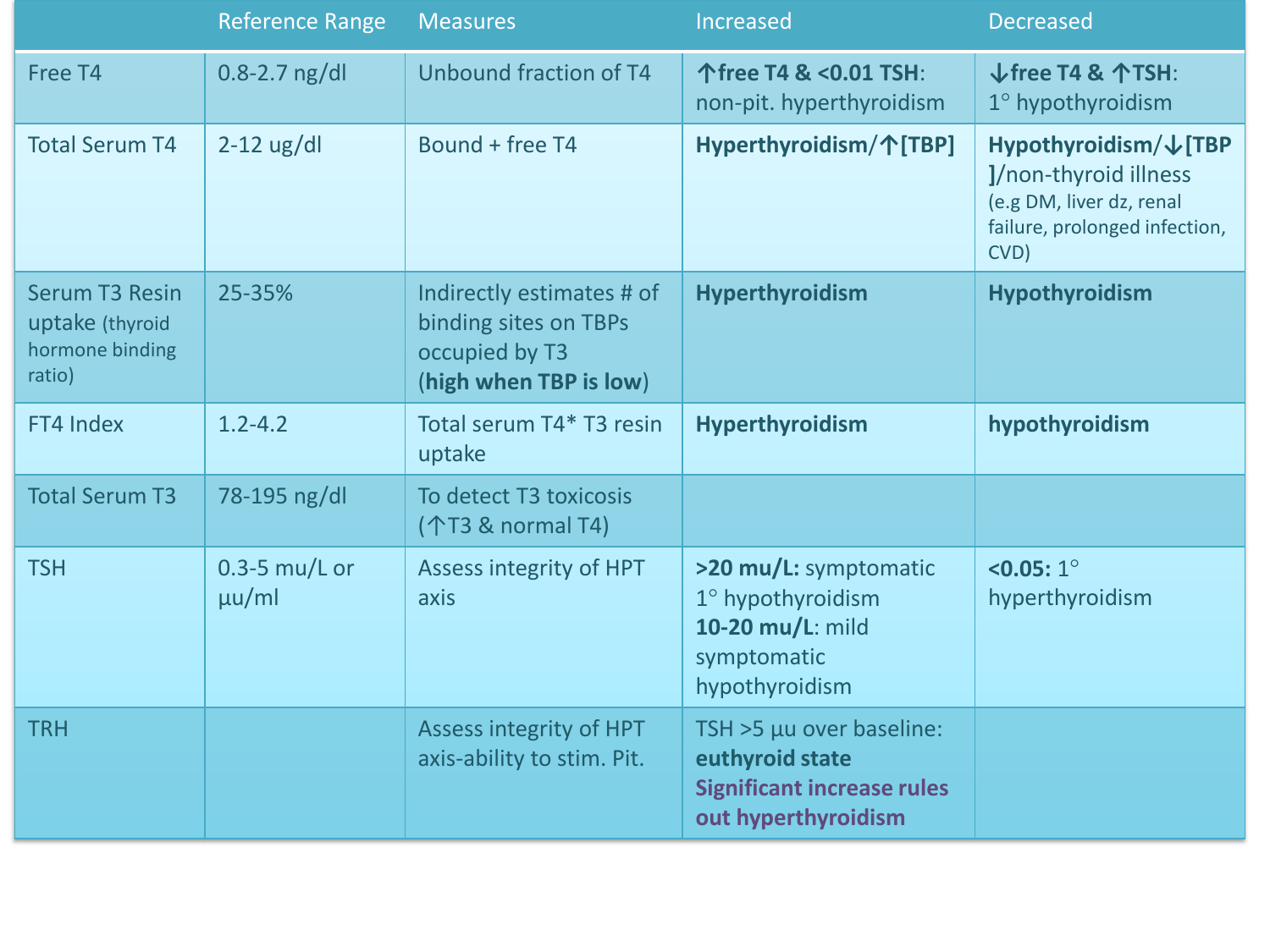## **RADIOACTIVE IODINE UPTAKE TEST**

- Not specific—adjusted based on local pop.
- Indirect measure of thyroid activity
- assess inherent thyroid fx.

| <b>Thyrotoxicosis</b>                         | hypothyroidism                                   |  |
|-----------------------------------------------|--------------------------------------------------|--|
| Iodine deficiency                             | <b>Euthyroid patients</b>                        |  |
| Post thyroiditis                              | Acute thyroiditis                                |  |
| Withdrawal rebound after:<br>-thyroid hormone | Patients on exogenous<br>thyroid hormone therapy |  |
| -antithyroid drug therapy                     | Patients taking<br>antithyroid drugs             |  |



Best initial test for thyroid fx: serum TSH

-latest gen. of this assay has high sensitivity

-excellent for screening for those w/ low pretest probability of thyroid dz eg newborns

 $-high (>5.0$  mU/L)  $\rightarrow$  indication for further testing e.g FT4 or FTI

-grey zone (4.1-5 mU/L)  $\rightarrow$  v likely to develop hypothyroidism  $\rightarrow$  should be screened regularly